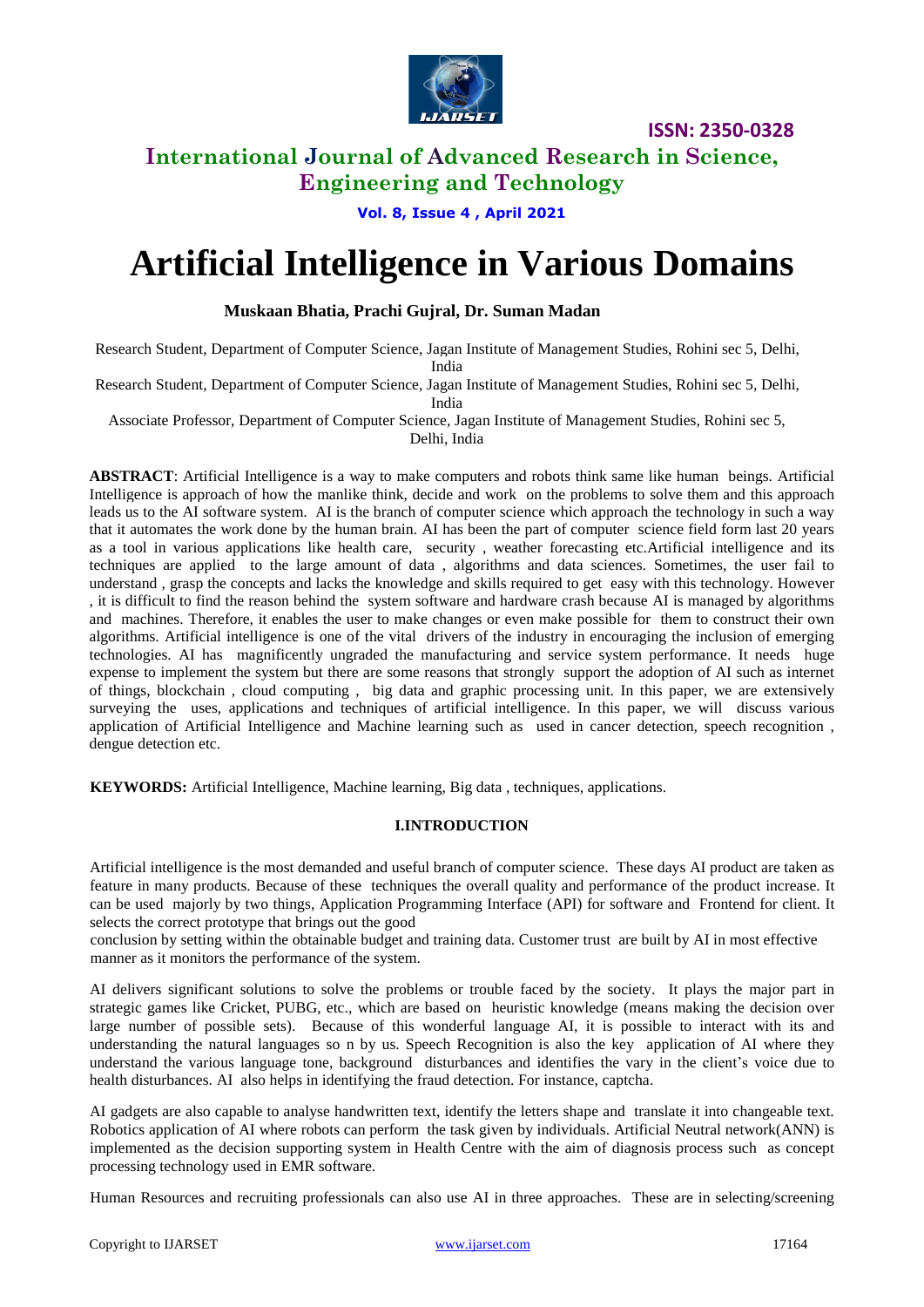

### **International Journal of Advanced Research in Science, Engineering and Technology**

### **Vol. 8, Issue 4 , April 2021**

the ranked candidates with their resumes from the pool, use of job coordinating platforms to predict candidate success in given roles, and automation of repetitive communication tasks.

Heuristic search is utilised by telecommunications companies in the management of their workforce. AI can also use in developing Water Quality Intelligence among sensor technologies. AI also helps entertainment applications to know the end-user likes and dislikes by analysing user activities and showing results accordingly. It uses Machine Learning(ML) algorithms to make this possible. For example, Amazon and Netflix.

Artificial Intelligence seeks to explain, through computation process, all the view of human intelligence. It is capable to connect with environment using sensors and is potential to make decisions without human intervention. It can be seen as an individual property or quality that can be different from all other properties of an individual. Artificial intelligence can be observed in the actions or the potential to perform certain tasks. The primary approach to artificial intelligence is called classical AI or symbolic AI.

In these primary approaches it is predicted that each process in which either a person or machine participation can be conveyed by symbols which are adjustable according to the set of predefined rules. AI is implemented to the experimental or theory applications of a computer's volume to perform identical to humans. AI capacity is generally bifurcated as either strong or weak AI. Strong Artificial Intelligence is a system that accurately solves the problems independently. And if we talk about weak Artificial Intelligence include modern working applications.

Artificial Intelligence is beneficial only when it makes contributions to society. AI has taken the credit-scoring into a new standard, allowing automation, high accuracy, and speed using both the concept of big data and AI algorithms.

- 1. To improve the management of financial assets artificial intelligence algorithms are used.
- 2. AI acts as a spy for financial sectors, to prohibit the fraud activities like money laundering.
- 3. AI is used to indicate select monetary data, and then to deliver it as reports, websites, newsletters, and articles.
- 4. Artificial intelligence can also be used to go ahead to enhance customer support.

### **II. SIGNIFICANCE OF THE SYSTEM**

The paper mainly focuses on how artificial intelligence is used in various domains .The study of literature survey is presented in section III, analytical review is explained in section IV, section V, and section V discusses the future study and Conclusion.

#### **III. LITERATURE SURVEY**

Nitin et al,[1] brought forward a simple neural network model which can detect whether the patient has dengue or not , with the help of CBC test report. The data of that particular patient can be collected from the hospital. It has been seen that the prosed system has a quality of correctly classifying the unseen test cases as well. The proposed system has the accuracy of around 95%. As time is a vital factor in curing dengue, the system help the doctors to save many lives in shorter duration. As a future approach in this direction, the proposed system can be further extended by inaugurating more pattern recognition techniques for the process of classification and the introduction of locality specific factor.

Srivastava et al.,[2] proposed an architecture for enhancing the performance of the information retrieval by AI. The model proposed by Srivastava et al., automatically obtain the knowledge and smartly process the big data and retrieve the information according to the need. The drawback to symmetrically representing the data and matching it with requirements precisely has led to one of the application technique developed by artificial intelligence. Big data is a cluster of different data that is large in volume and still increasing with time. This data is no big in size that no data management tool can handle it proficiently. Big data require adequate strategies to handle it. This proposed model is in great help when we require rapid retrieval of information with high accuracy but the time required but it cannot be predicted. Information retrieving is associated with the search process where the user need to find the subset of the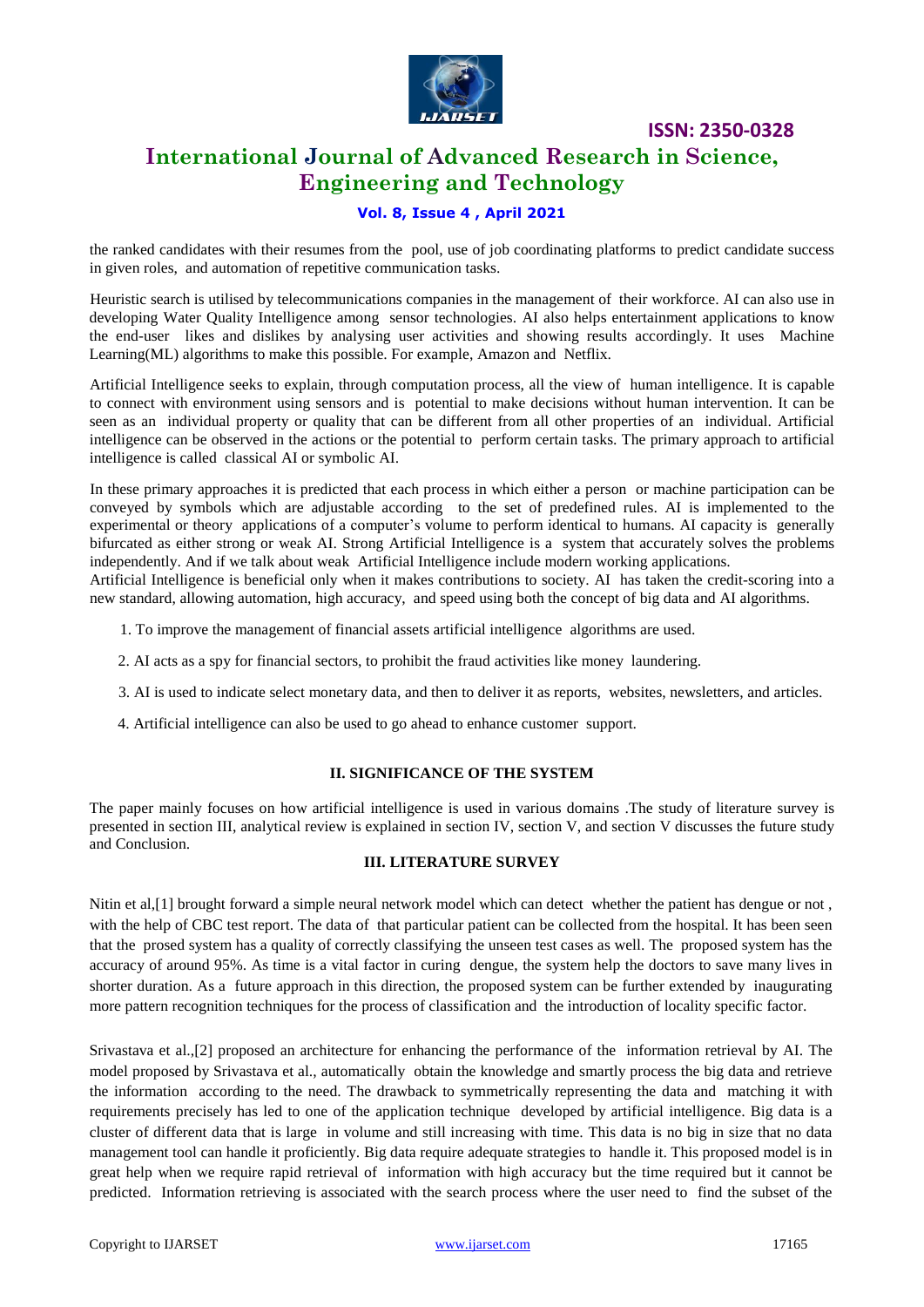

# **International Journal of Advanced Research in Science, Engineering and Technology**

**ISSN: 2350-0328**

### **Vol. 8, Issue 4 , April 2021**

information from a large amount of data or knowledge which is relevant for him/her.

Anitha et al.,[3] proposed the model on cyber defence using artificial intelligence. AI helps in protecting against the cyber attacks. This proposed model helps in the defend of the intrusion and various network and cyber attacks. The major goal of this system is to unfold a framework on which numerous multitasking can be mapped. The artificial immune system detect threats against WSN. The major advantage of the proposed system is that it detects any suspicious activity happening in the server and decreases the network load to the server and there are two drawbacks to this model:

1. The sensors used in this system have many limitations in terms of design , function and storage.

2. As AI works on algorithms Hackers can also take help of AI to break the defence and develop the mutation virus that can change the structure of algorithm so, detection can be avoided.

Cancer is a threatening disease with low survival rate. The curing process is long and very expensive due to its high frequency and mortality rate. The accurate and earlier diagnosis of cancer is necessary for the patient's survival. AI has found popular application in the clinical cancer research. Artificial Intelligence has helped a lot in improving the diagnosis of cancer and improving the manlike health in future. Maysam et al.,[4] proposed a model of cancer prediction using Artificial Intelligence. It has become necessary for the new techniques that can correctly diagnose and predict the cancer. The data in this paper is from the patients suffering from the bladder cancer. This model is for three different ANN networks. The methods named averaging and voting are used in this proposed model. The performance of this model is measured by the following parameters like sensitivity, accuracy etc. The outputs show that the ANN methods gives better performance that other methods.

Sathya et al., [5] has proposed the model how AI has helped in speech recognition. When studying the artificial intelligence models, speech recognition is more accurate and makes it easier to identify and understand the human language. Moreover, speech recognition AI models are also used in voice recognition. Speech recognition is used in commercial, business and military purposes. This task is performed by the software named speech recognition engine. This engine works on audio signals and then humans and computers communicates. This model is in great help for for physically challenged people. This model is user friendly and perform the task in efficient manner. The drawback of this model is that we need to take care of environmental conditions.

E.Khanna et al., [6] proposed various black box techniques. His work marks out the AI use in black box testing. Black box testing is a testing software in which the functionalities of applications are tested without taking into the account the internal code , implementation details and internal paths. This type of testing mainly focuses on input and output of the software modules and it purely based on the software

requirements and specifications. This type of testing is also known as behavioural testing. Modelling better test cases is very important in black box testing for high quality software. The disadvantage of this model is that it is challenging to design such model. The performance of these models are neither easy to understand as it does not provide an approximation of the importance of the factors in this model nor easy to understand how different factors interact.

Sheetal et al., [7] gives an overview of AI technology used in power systems. AI techniques are popular because it helps in resolving many issues related to power system like controlling, planning, forecasting etc. These AI techniques can face the difficult tasks created by the modern large power system with even more interconnections installed to meet the increasing load demands.The three major AI techniques that are used in modern power systems are Artificial Neural Networks, Fuzzy Logic System, and Expert System Techniques. AI helps in controlling continuous and sound supply of electricity. The dependability of the power was evaluated using deterministic method. The system is highly sound and responsive.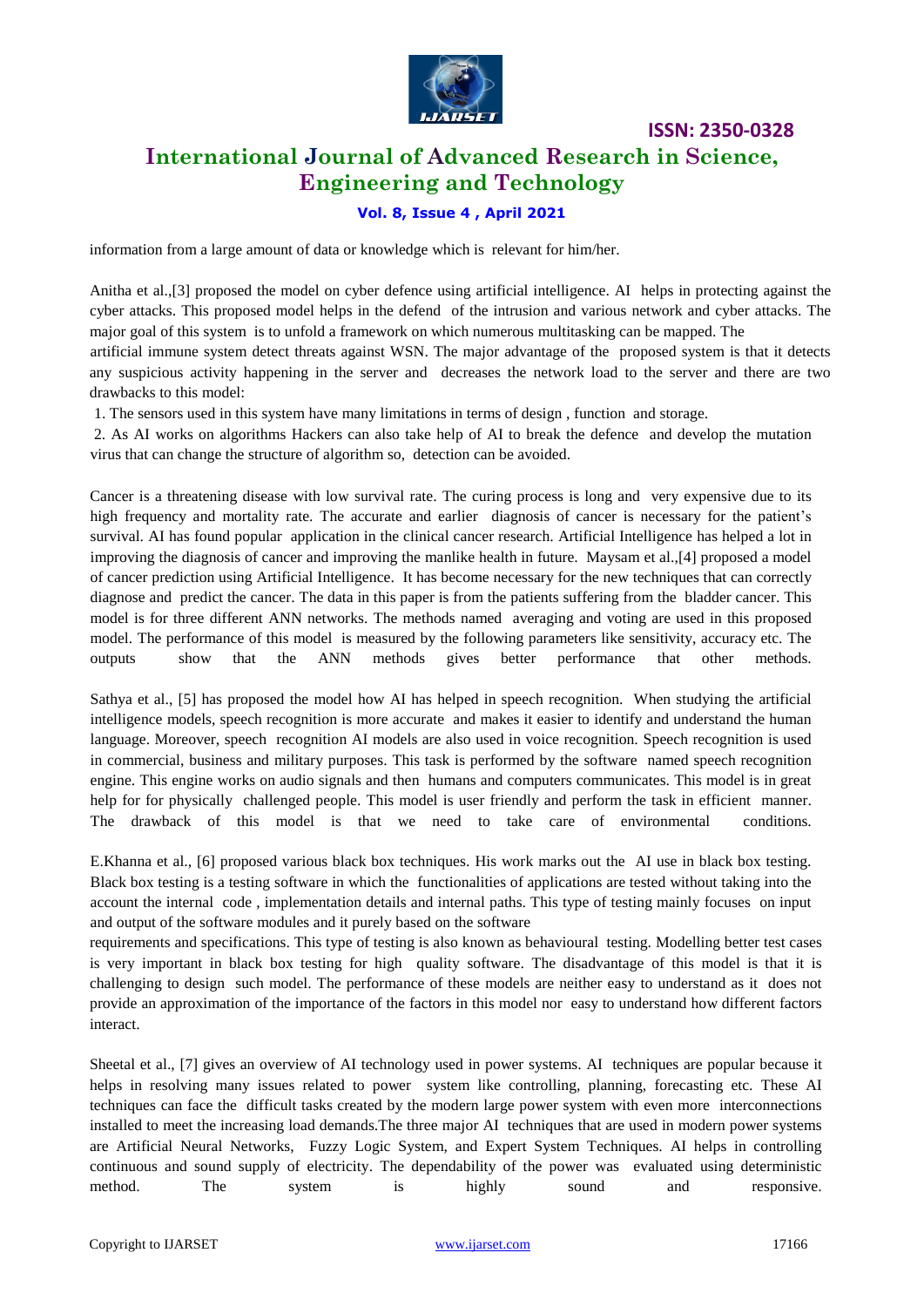

### **International Journal of Advanced Research in Science, Engineering and Technology**

### **Vol. 8, Issue 4 , April 2021**

Yaser et al., [8] gave an outline of use of machine learning in AI. ML is the subset of artificial Intelligence. ML refers to the system which can learn by themselves and get smarter and smarter with time without the intervention of humans. Now a days, almost all AI work involves ML because intelligent behaviour require considerable knowledge. In the proposed outline various machine learning algorithms are discussed which involves feature selection, dimension reduction and elimination of waste data. Algorithms like decision tree , regression, support vector machine etc are discussed in this model. The ML is divided into two levels : construction of base model and optimisation of parameter setting. The machine learning algorithms with artificial intelligence are used in face and pattern recognition, text classification, marketing etc. The algorithms like decision tree, regression, support vector machine etc are discussed in this model.

Ashish [9] proposed Bank cheque signature verification system based on AI. It verifies the electronic signature in banking application with the help of ANN (Artificial Neural Network) algorithm. In this algorithm numerous techniques are used to extract several parameters from the signature that are used for the verification of the signature. The extracted parameters are then given to trained neural network to detect whether the signature are real or fake. It helps in recognising the exact person and give more accuracy in the signature verification procedure. Gurwinder et .al.,[10] proposed the use of AI in Automated Licensed Number Plate Recognition(ALNPR). System can be used for applications such as travel time measurements, vehicle classification, route choice observations, through traffic surveys etc. The installation would help in improving the incident detection and traffic state for operations on the urban roads. It can be used to enhance traffic control systems. The system would provide information related to travel patterns. Its implementation can help in detecting the stolen vehicles, checking off vehicles at posts, toll plazas , barriers and other entry points. The algorithm used in neural network is based on genetic algorithms. When compared this to conventional techniques, the techniques based on neural network detects the image fast and techniques based on fuzzy logic produces more accurate output.

Sang-Hui et .al,[11] proposed EMG (**Electromyography**) pattern recognition system using AI techniques. EMG is the electrodiagnostic medicine technique which evaluates and records the electrical activity of skeletal muscles. EMG carried out using the instrument **electromyograph** to produce the record called **electromyogram**. This instrument detects electric potential generated my muscles cells when these cells are electrically activate. Using decision algorithm in AI , it can detect the motion command in the muscle cells The advantage of this system over other techniques is that it produces almost accurate result within less computation of time using little subject training and extracted feature parameters. For more accurate and exact EMG pattern identification further work is recommended and has to enhance the decision algorithm with the collected proofs.

Yakubu [12] proposed the work on the role of cyber security and Human technology in the field of digital transformation which mainly put the light on the models of security management. This model leads to the maintenance of security on the existing cyber infrastructure. He gave the procedure for both practical and theoretical analysis based on the cyber security models that are selected for the use. This model does the evaluation of the analysis and return back the understanding of the configuration. Along with it, it also state the desired and undesired configuration. In addition, this framework model allows the change in the configuration in dynamic and agile cyber infrastructure environment with respect to the properties like expected availability.

#### **IV. ANALYTICAL REVIEW**

A subset of AI machine learning is known as Natural Language Processing (NLP) permit machines to organise and acknowledge human communication. Text analysis, or text mining, uses NLP to break down text (from documents, social media, internal communications, etc.) and exhibit insights.Because it helps in reading open-ended, unstructured text data, text analysis goes far away statistics and numerical values, into the qualitative results. Text analysis not only answers "What is happening?" but also assist you find out "Why it's happening?"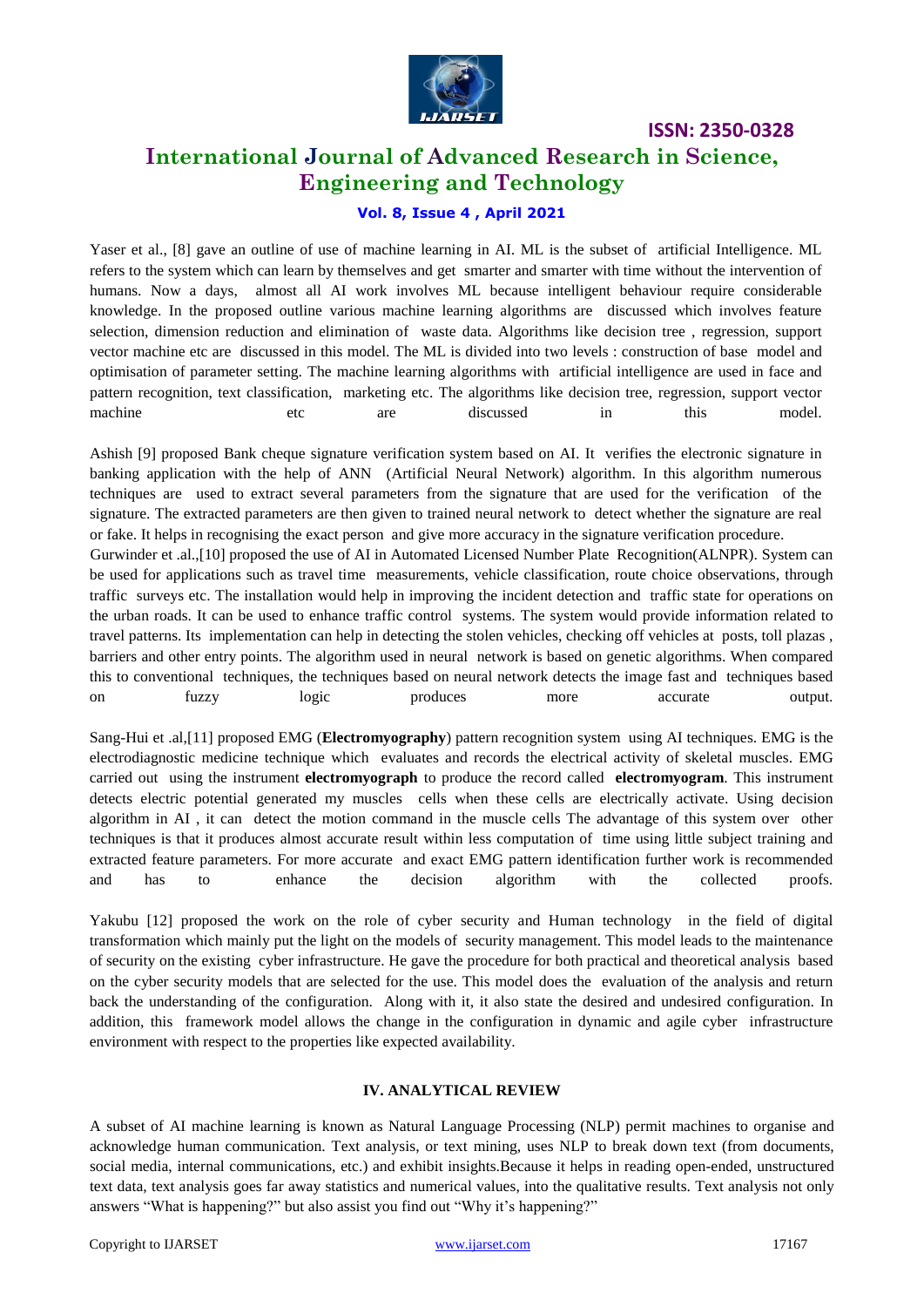

## **International Journal of Advanced Research in Science, Engineering and Technology**

**ISSN: 2350-0328**

### **Vol. 8, Issue 4 , April 2021**

More specifically you can utilise text analysis to detect sentiments and concept in your data and extract keywords, names, specifications, etc. It is done using Sentiment Analysis. It is also called as Opinion mining which uses NLP to automatically categorise text by polarity of opinion (positive, negative, and neutral). It's capable to process large amounts of text data from almost any source to know and acknowledge the feeling and emotion of the writer.

Using this analysis, you can ask open-ended questions in customer surveys so you can analyse responses in much better manner than a simple Yes/No or multiple choice.

AI can be used in many ways. Some of them are :

- 1. **AI in Science and Research** : It's making lots of betterment in the scientific sector. Artificial Intelligence can handle large amount of data and processes it quicker than human minds. This makes it better for research where the sources handle high data volumes. It finds an ingredient of toothpaste that can cure a dangerous disease like Malaria. Imagine an ordinary substance present in a daily used item that can treat Malaria; it's a significant innovation, no doubt.
- 2. **AI in Cyber Security:** Cybersecurity is one more field that's profiting from AI. As organisations are transferring their data to IT networks and cloud, the threat of hackers is becoming more important. To retain their data and resources secure, organisations are making huge investments in cybersecurity. The future scope of AI in cybersecurity is drizzling. Many institutions are using AI-based solutions to automate the routine processes present in cybersecurity.
- 3. . **AI in home :** AI has found exceptional place in people's dwelling in the form of Smart Home Assistants. Amazon Echo and Google Home are most desired smart home devices that let you perform various tasks with just voice commands. You can order foodstuff, play music, or even switch on/off the lights in your living room with just a few voice commands. Both depend on Voice Recognition technologies, which are a result of AI. They persistently learn from the commands of their users to know them well and become more efficient. You can utilise these smart assistants for various tasks such as:

• Playing a song

• Asking a question

•Buying something online

• Opening an app and a subset of the set of the set of the set of the set of the set of the set of the set of the set of the set of the set of the set of the set of the set of the set of the set of the set of the set of th There's a lot of room left for improvement, but surely, the scope of AI in the smart home sector is fruitful.

#### **V. CONCLUSION AND FUTURE WORK**

The target of the literature survey is to produce a broad review of the key technologies and the issues to its dissimilar disciplines. Huge number of promises like solutions and optimisation for various types of problem statements are contributed by AI. However, AI gives up key outlook and experimental questions of ethics and administration which plays a significant role with enlarged acquisition of the technologies. AI assure some of the stress between efficiencies, and the complaints pointed to by those advocating higher consideration in its acceptation may appear inappropriate, here the crucial objective is finding the points of conflict, so that we are proficient to re-examine some of the legal which are already exist and regulatory arrangements and build new ones if required. AI will bring out both threats and opportunities (good time) for the future of work. As the humans being are more creative and innovative than machines, the creative work will stand the alike. In the upcoming years, humans may assist machines by concentrating more on creative and innovative work and work alongside machines that will create the chances which is undecided and new professions.

Today the algorithms which are run by AI and machine learning's are more error free and valid in the field of medical. As the old life do not apply anymore it is vital that government will take the action as AI becomes more common in society.